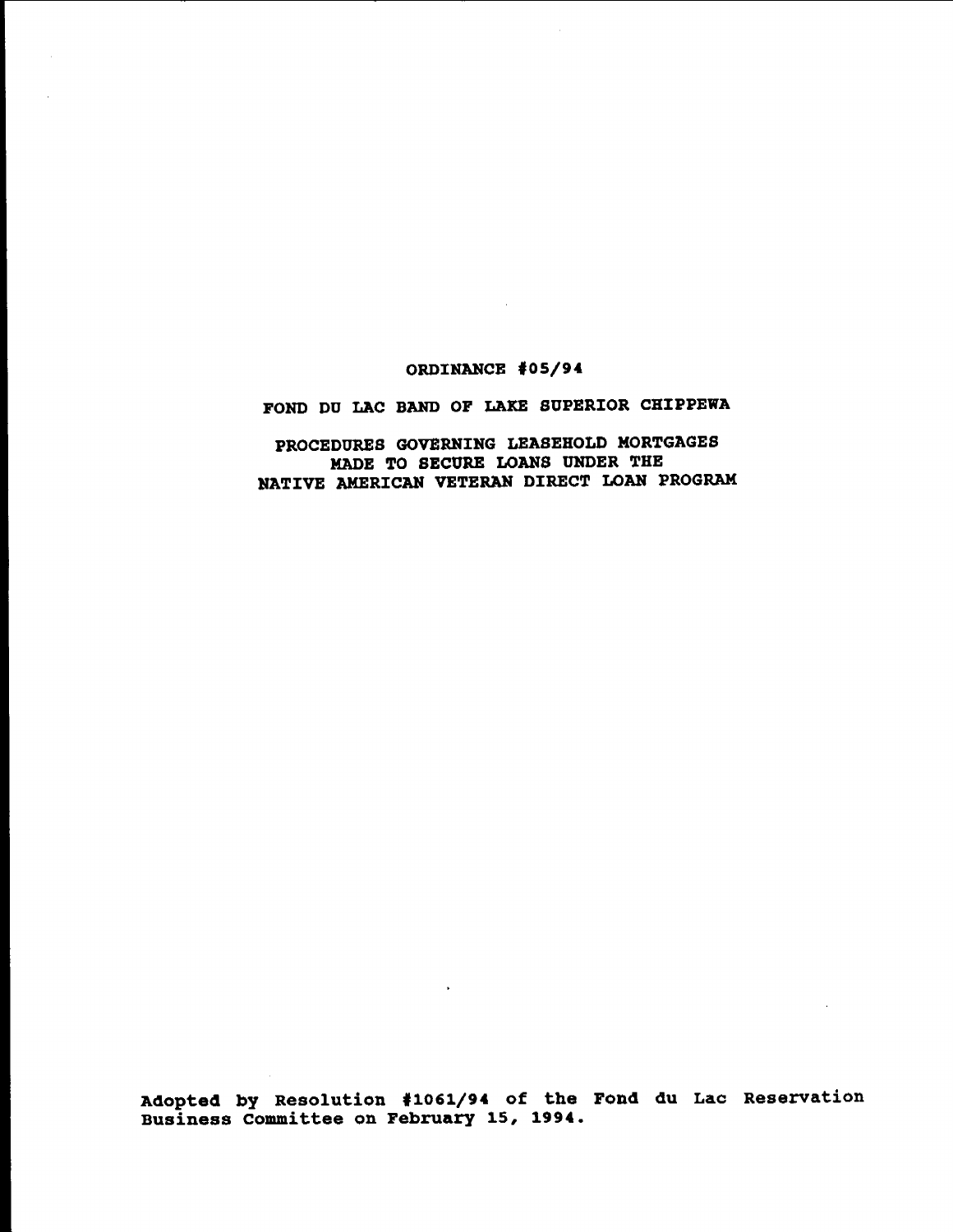POND DU LAC ORDINANCE  $\frac{1}{2}$ 

# PROCEDURES GOVERNING LEASEHOLD MORTGAGES MADE TO SECURE LOANS UNDER THE NATIVE AMERICAN VETERAN DIRECT LOAN PROGRAM

# Section 101 AUTHORITY

This Ordinance is enacted pursuant to the inherent sovereign authority of the Fond du Lac Reservation Business Committee, as the governinq body of the Fond du Lac Band of Lake superior Chippwewa, as qranted by Article VI of the constitution of the Hinnesota Chippewa Tribe, and as recoqnized by the United states under section 16 of the Indian Reorganization Act of 1934, 25 U.S.C. § 476, and under the Native American Veteran Direct Loan Program, 38 U.S.C. § 3761 et seq.

# section 102 PURPOSE

The purpose of this Ordinance is to avail members of the Fond du Lac Band of Lake superior Chippewa who are veterans of the United States Armed Services financing for the construction, purchase or improvement of family residences on trust land within the jurisdiction of the Fond du Lac Band by prescribing procedures for the recording, priority and foreclosure of leasehold mortgages qiven to secure loans made by the Department of Veterans Affairs under the Native American veteran Direct Loan Program authorized under title <sup>38</sup> U.S.C. § <sup>3761</sup> et seq.

# section 103 DEFINITIONS

- (a) "Band" shall mean the Fond du Lac Band of Lake Superior Chippewa.
- (b) "Lease" shall mean the lease of trust property for which a Leasehold Hortgage, as defined in this ordinance, has or will be given.
- (c) "Leasehold Hortqaqe" shall mean the mortqage of a lease of trust property given to secure <sup>a</sup> loan made under the VA Native American Direct Loan Program and 38 U.S.C. § 3761 et seq.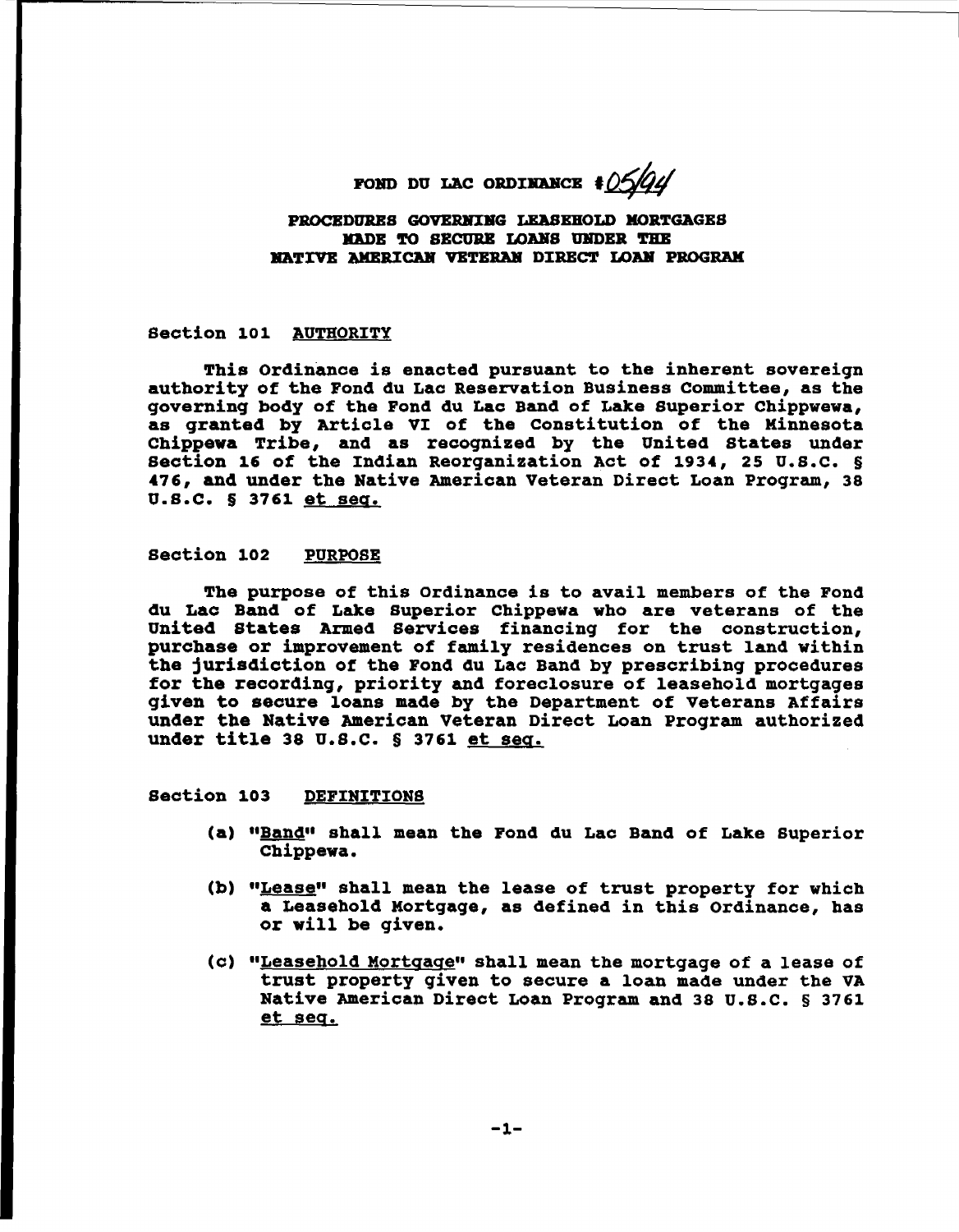- (d) "Leasehold Mortgage Foreclosure Proceeding" shall mean <sup>a</sup> proceeding in the Tribal court:
	- (1) To foreclose the interest of the Mortgagor(s), and each person or entity claiming through the Mortgagor(s), in a Lease for which a Mortgage has been given under the VA Native American Direct Loan Program and 38 U.S.C. § 3761 et seq.; or
	- (2) To assign such Lease to the secretary or the Secretary's assignee.
- (e) "Lessor" shall mean the beneficial or equitable owner of trust or otherwise restricted property under <sup>a</sup> Lease for which <sup>a</sup> Mortgage, as defined in this Ordinance, has been given, or the heir(s), successor(s), executor(s), administrator(s), or assign(s) of such Lessor.
- (f) "Mortgagor" shall mean the Band or any Native American(s) who has executed <sup>a</sup> Leasehold Mortgage as defined in this document, or any heir(s), successor(s), executor(s), administrator(s), or assign(s) *ot* the Band or such Native American(s).
- (g) "Mortgagee" shall mean the mortgagee under any Leasehold Mortgage as defined in this ordinance or the successor(s) in interest of any such mortgagee, including the Secretary as defined in this document, or the secretary's assignee under any such mortgage.
- (h) "Nuisance" shall mean the maintenance on real property of a condition which:
	- (1) Unreasonably threatens the health or safety of the public or neighboring land users; or
	- (2) Unreasonably and substantially interferes with the ability of neighboring property users to enjoy the reasonable use and occupancy *ot* their property.
- (i) "Secretary" shall mean the Secretary of the United States Department of veterans Affairs (VA) or designee.
- (j) "Subordinate Lienholder" shall mean the holder of any<br>lien, including a subsequent mortgage, perfected including a subsequent mortgage, perfected subsequent to the recording of a Leasehold Mortgage under this document (except the Band with respect to <sup>a</sup> claim for <sup>a</sup> tribal leasehold tax).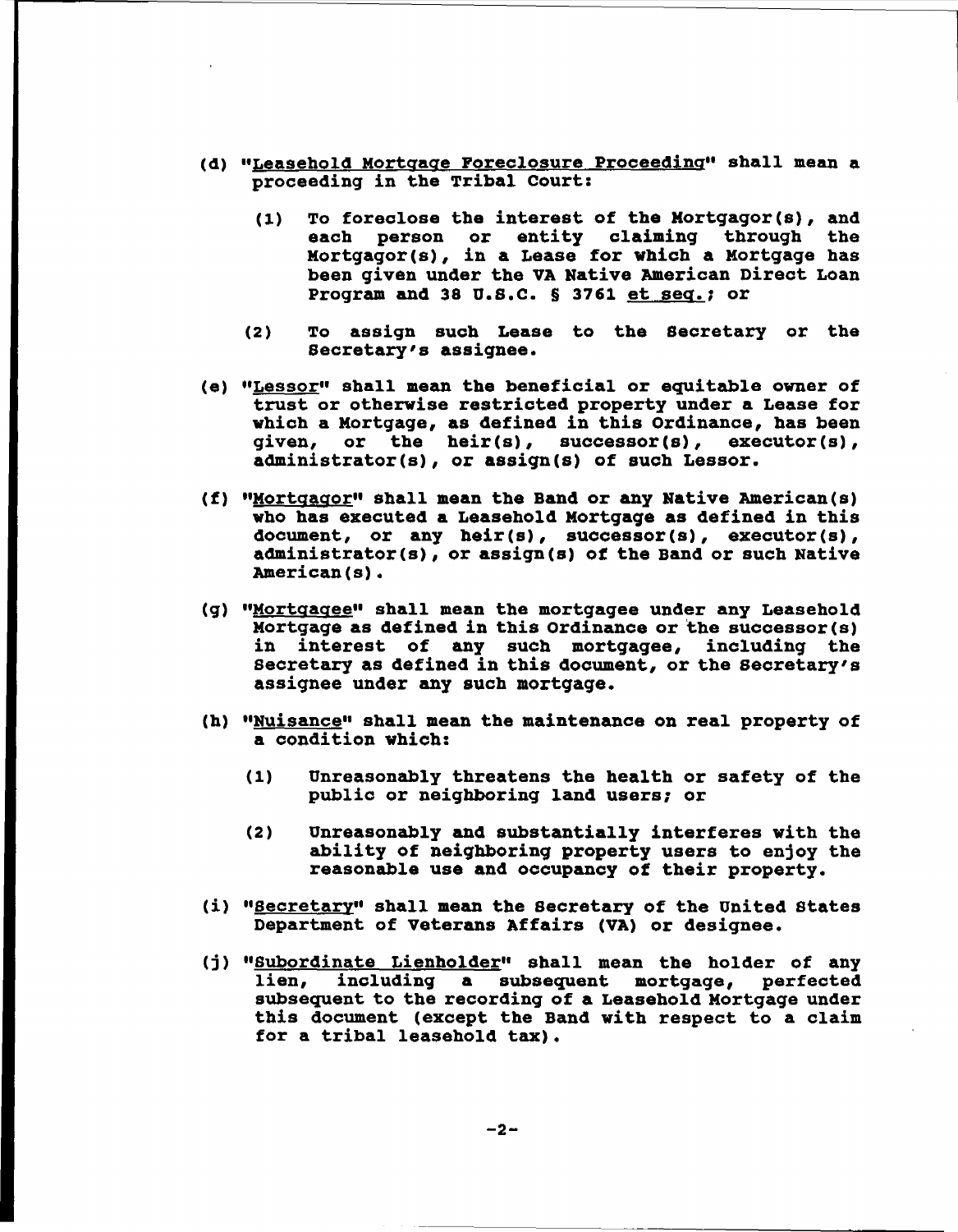- (k) "Tenant" shall mean any person who occupies real property under a lease, rental agreement or other agreement with a lessor as defined in this dooument.
- (1) "Tribal Court" shall mean the Tribal court as established by the laws of Fond du Lao Band or suoh body as may now or hereafter be authorized by the laws of the Band to exercise the powers and functions of a court of law.
- (m) "Tribal Recording Clerk" shall mean the person designated by the Band to perform the recording functions required by this ordinance or any deputy or designee of such person.
- (n) "Unlawful Detainer Action" shall be a suit brought before the Tribal Court to terminate a tenant's interest in real property and/or to eviot any person from occupancy of real property.
- (0) "Waste" is spoil or destruotion by <sup>a</sup> tenant of land, buildings, gardens, trees or other improvements which result in substantial injury to the lessor's interest in the property.
- (p) "Writ of Restitution" is an order of the Tribal Court:
	- (1) Restoring an owner or lessor or the Secretary to possession of real property, and
	- (2) Evicting a tenant or other oooupant therefrom.

# Section 104 PRIORITY

A Leasehold Mortgage recorded in accordance with the recording procedures set forth in this Ordinance shall have priority over any lien not perfected at the time of such recording and any subsequent lien or claim excepting a lien or claim arising from a tribal leasehold tax assessed after the recording of the mortgage. Nothing in this document shall prevent any person or entity from reoording a Leasehold Mortgage in acoordance with state law or from filing a Leasehold Mortgage with the Bureau of Indian Affairs.

# Section 105 RECORDING

(a) The Tribal Recording Clerk shall maintain in the Tribal Court a system for the recording of Leasehold Mortgages and such other documents as the Band may designate by law or resolution.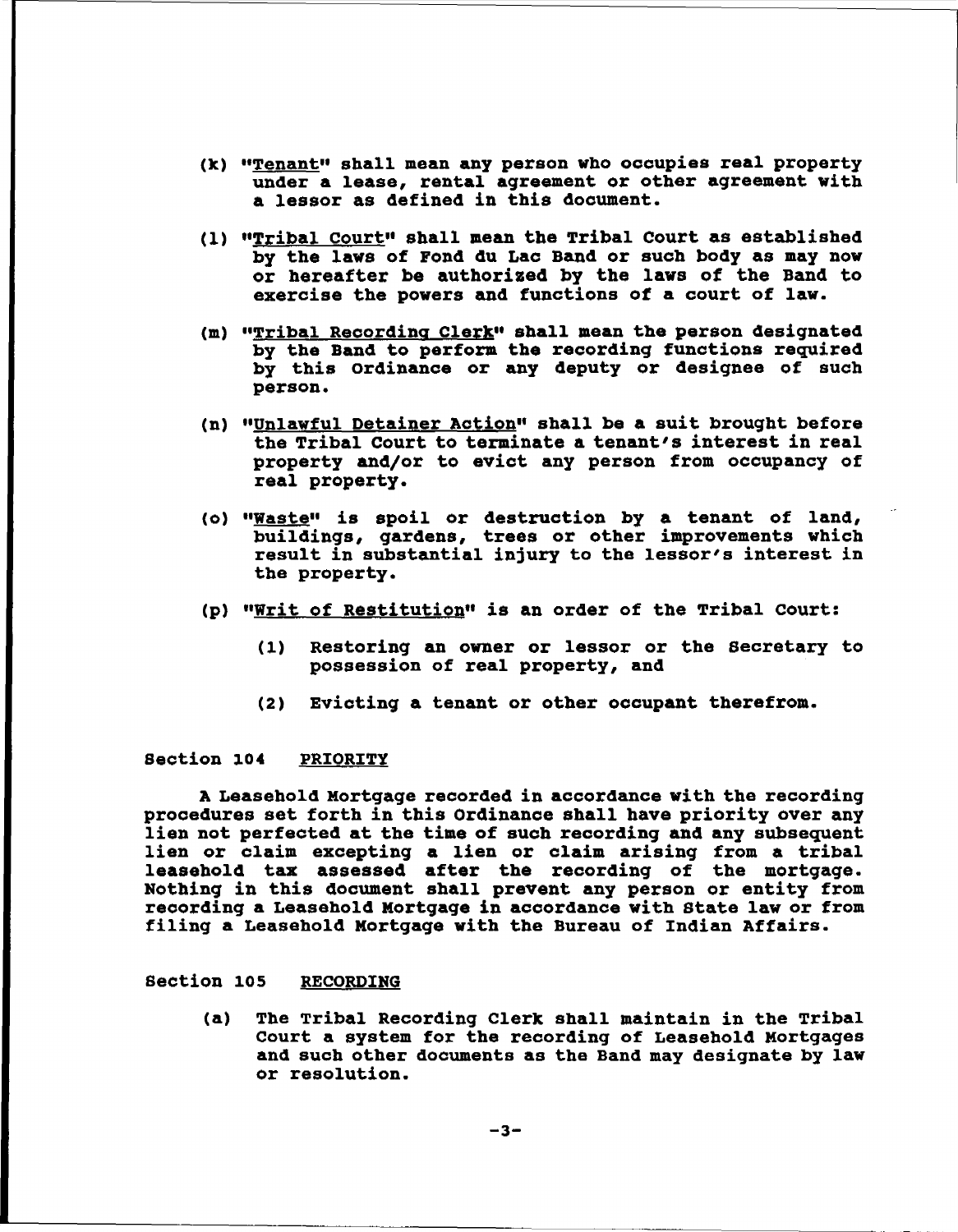- (b) The Tribal Recording Clerk shall endorse upon any Leasehold Mortgage or other document received for recording:
	- (1) Tbe date and time *ot* receipt of tbe Leasebold Mortgage or otber document;
	- (2) The filing number, to be assigned by the Tribal Recording Clerk, wbich shall be a unique number for each Leasehold Mortgage or other document received; and
	- (3) Tbe name of the Tribal Recording Clerk receiving tbe Leasehold Mortgage or document.

Upon completion of tbe above endorsements, tbe Tribal Recording Clerk sball make a true and correct copy of tbe Leasebold Mortgage or other document and shall certify tbe copy as follows:

FOND DU LAC BAND OF LAKE ) SUPERIOR CHIPPEWA ) ) SSe FOND DU LAC RESERVATION ) CLOQUET, MINNESOTA )

<sup>I</sup> certify tbat tbis is <sup>a</sup> true and correct copy of <sup>a</sup> document received for recording this date.

Given under my band of **and the contract when**<br>of **.** and seal tbis day

(SEAL)

(signature)

# (Title)

The Tribal Recording Clerk shall maintain a copy in the records of the recording system and shall return the original of the Leasehold Mortgage or other document to tbe person or entity that presented tbe same for recording.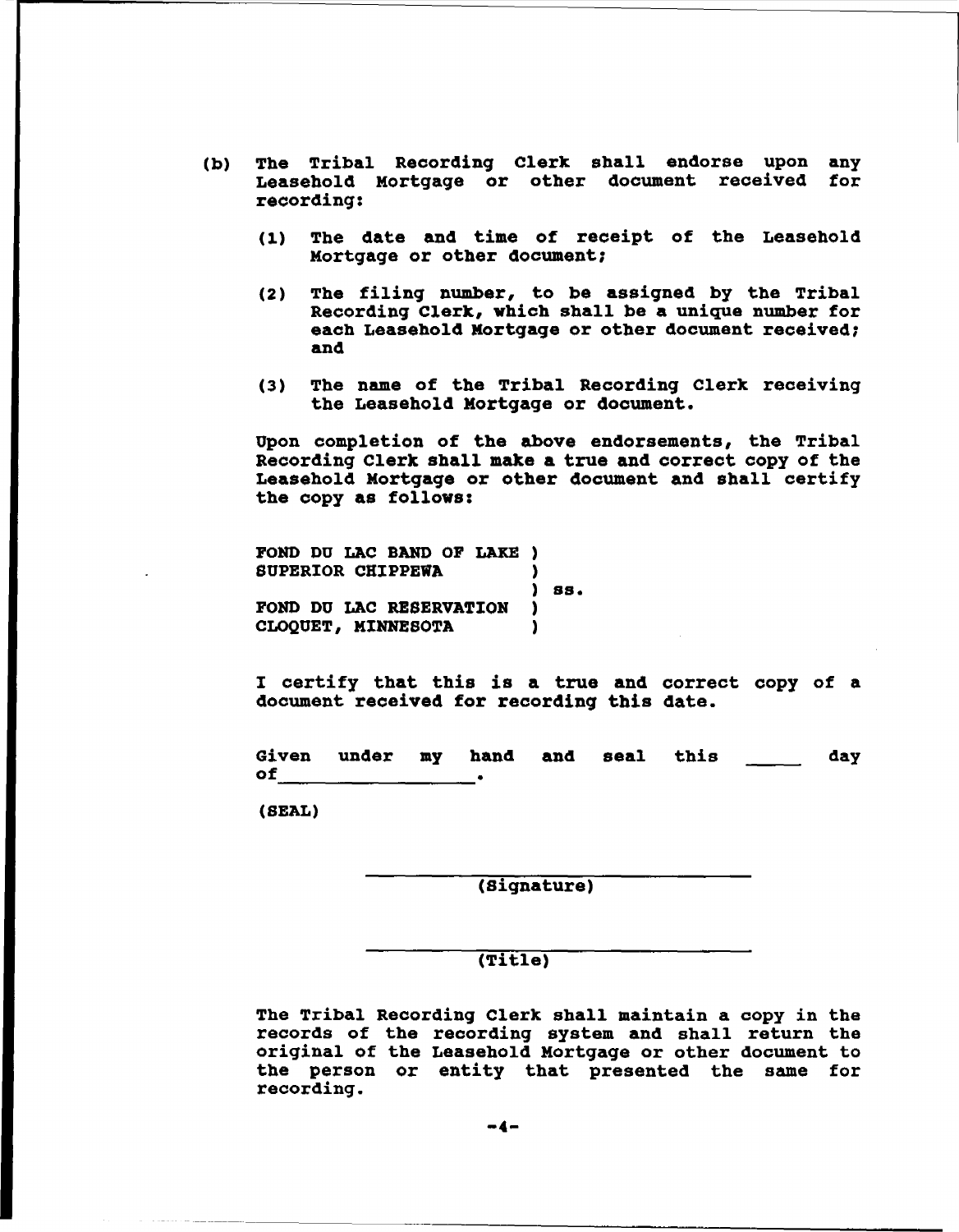- (c) The Tribal Recording Clerk shall also maintain a log of each Leasehold Mortgage or other document received in which there shall be entered:
	- (1) The name(s) *ot* the Mortgagor(s) of each Leasehold Mortgage, identified as such;
	- (2) The name(s) of the Mortgagee(s) of each Leasehold Mortgage, identified as such;
	- (3) The name(s) of the grantor(s), grantee(s), or other designation of each party named in any other documents;
	- (4) The date and time *ot* receipt;
	- (5) The filing number assigned by the Tribal Recording Clerk; and
	- (6) The name of the Tribal Recording Clerk receiving the Leasehold Mortgage or document.
- (d) The certified copies of the Leasehold Mortgages and other documents and the log maintained by the Tribal Recording Clerk shall be made available for public inspection and copying.

# Section 106 LEASEHOLD MORTGAGE FORECLOSURE PROCEEDINGS

Upon the default of the Mortgagor(s) under a Leasehold Mortgage, the Secretary may commence a Leasehold Mortgage Mortgage, the Secretary may commence a Leasehol<br>foreclosure proceeding in the Tribal Court by filing:

- (a) A verified complaint:
	- (1) Naming the Kortgagor(s) and each person or entity claiming through the Mortgagor(s) subsequent to the recording of the Leasehold Mortgage, inclUding each Subordinate Lienholder (except the Band with respect to <sup>a</sup> claim for <sup>a</sup> tribal leasehold tax), as a defendant;
	- (2) Describing the property;
	- (3) stating the facts concerning the execution of the Lease and the Leasehold Mortgage; the facts<br>concerning the alleged default(s) of the alleged default(s) of Mortgagor(s); and such other facts as may be necessary to constitute a cause of aotion;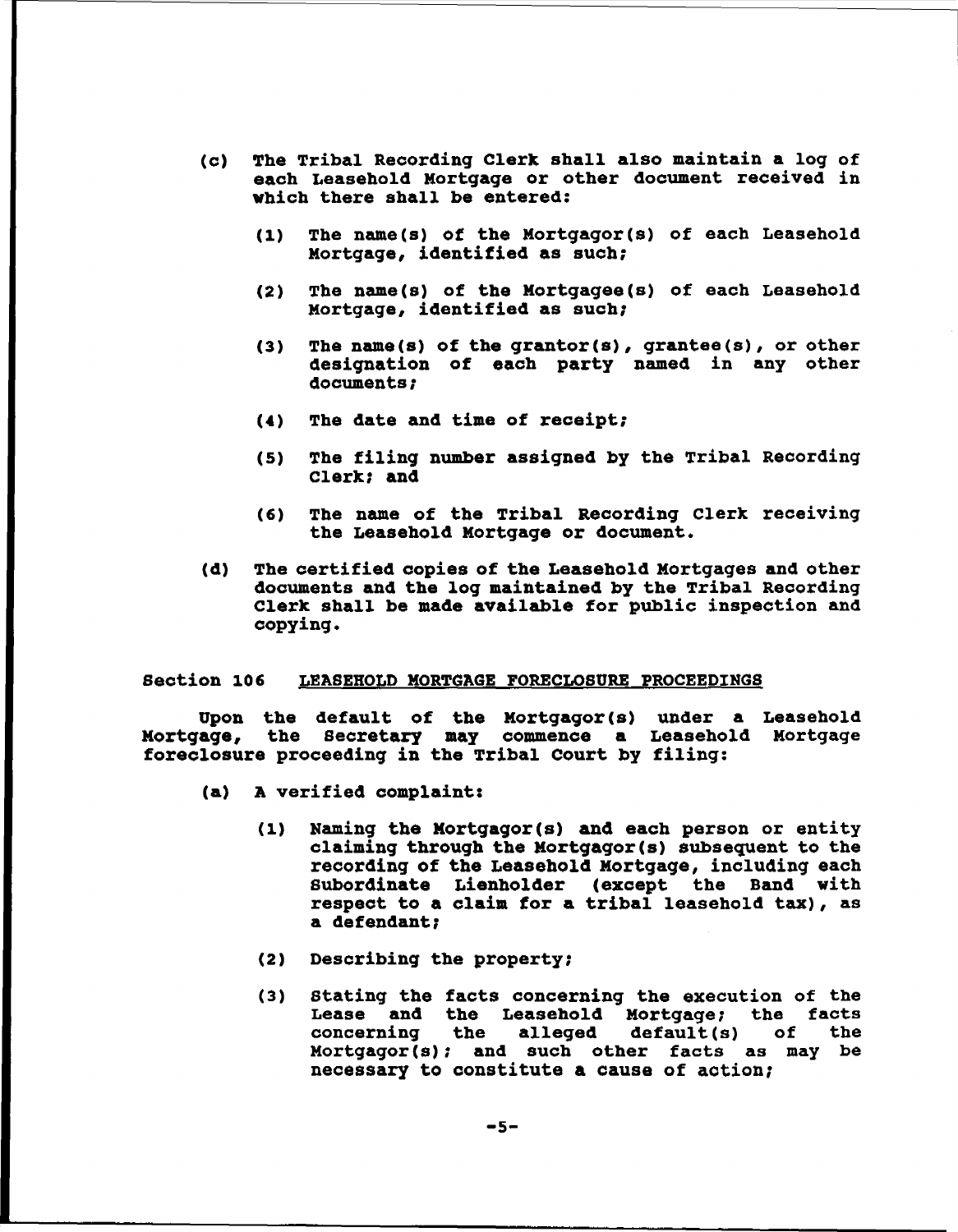- (4) Having appended as exhibits true and correct copies *ot* each promissory note, Lease, Leasehold Mortgage, or assignment thereof relating to the property; and
- (5) Including an allegation that all relevant requirements and conditions prescribed in (i) title 38 U.S.C. § 3761 et seq., (ii) the requlations promulgated thereunder by the Secretary, and (iii) the provisions of the Lease, have been complied with by the secretary.
- (b) A summons, issued as in other cases, requiring the Mortgagor(s) and each other defendant to appear for a trial upon the complaint on <sup>a</sup> date and time specified in the summons.

# section 107 SERVICE OF PROCESS AND PROCEDURES

A Leasehold Mortgage Foreclosure Proceeding conducted pursuant to this Ordinance shall be conducted in accordance with the Fond du Lac Rules *ot* civil Procedure, FDL Ordinance #02/91.

# section 108 CURE OF pEFAULT BY SUBORDINATE LIENHOLDER

prior to the entry of <sup>a</sup> jUdgment of foreclosure, any Mortgagor or any Subordinate Lienholder may cure the default(s) under the Leasehold Mortgage. Any Subordinate Lienholder Who has cured a default shall thereafter have included in its lien the amount of all payments made by such SUbordinate Lienholder to cure the default(s), plus interest on such amounts at the rate stated in the note for the Leasehold Mortgage.

# Section 109 POWER OF THE TRIBAL COURT

If the alleged default (s) have not been cured, and if the Tribal Court should find for the secretary, the Tribal court shall enter jUdgment:

- (a) Foreclosing the interest in the Lease of the Mortgagor (s) and each other defendant named in the complaint upon whom proper and timely service has been made, including each such Subordinate Lienholder; and
- (b) Assigning such Lease to the secretary or the secretary's assignee.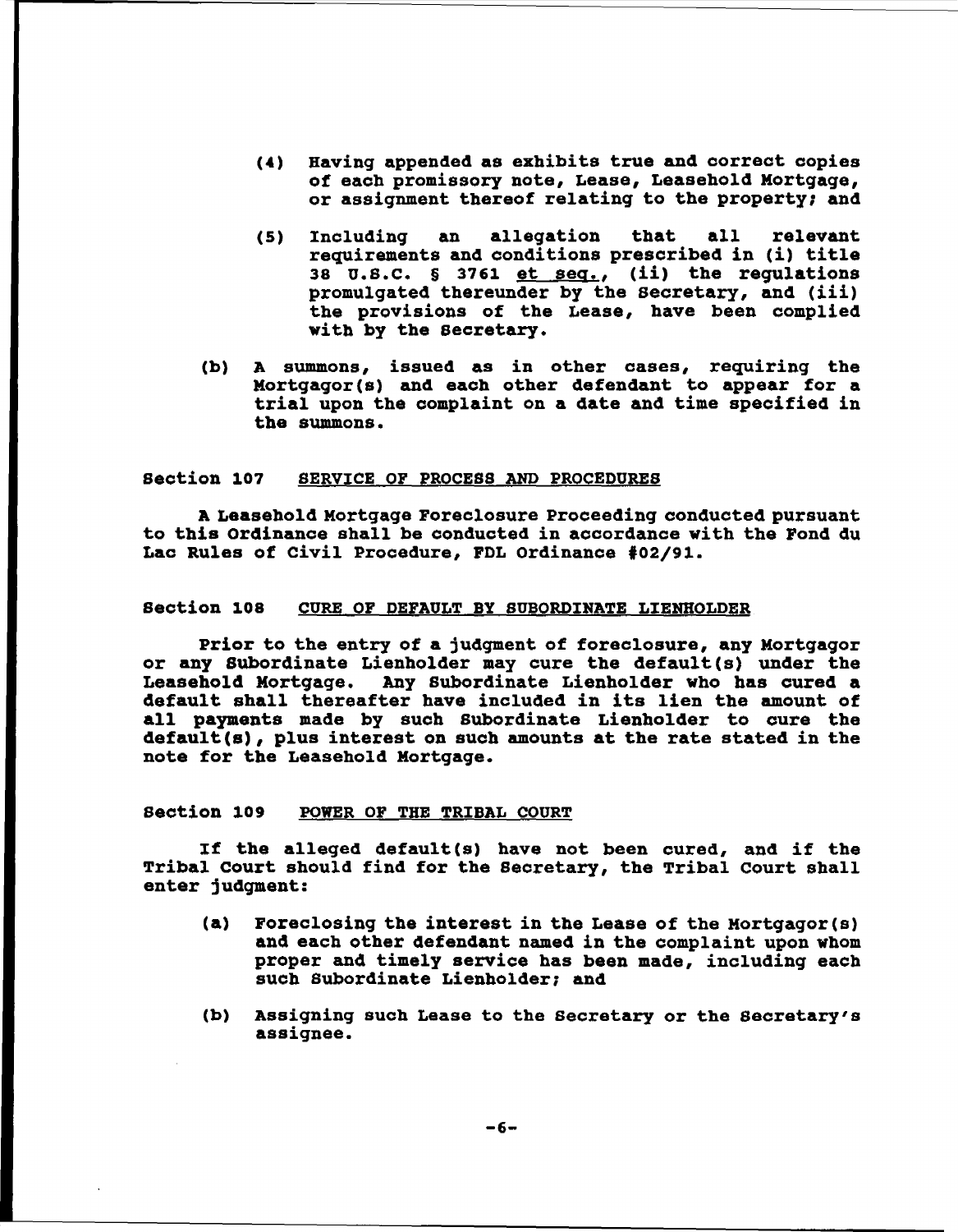#### SECTION 110 EFFECT ON TRIBAL ORDINANCES

The provisions of this Ordinance shall not affect the applicability of the Kinnesota Chippewa Tribe Land ordinance, MCT Ordinance #2, or the Fond du Lac Eminent Domain Ordinance, FDL Ordinance #16/93.

#### EVICTION PROCEDURES

# Section 201 JURISDICTION

The provisions of this Chapter shall apply to all persons and property subject to the governing authority of the Band as established by the constitution of the Minnesota Chippewa Tribe and the Bylaws of the Fond du Lac Band.

#### Section 202 DEFINITIONS

The definitions provided in section 103 of this Ordinance apply to eviction procedures as well.

# section 203 UNLAWFUL DETAINER

A tenant or other occupier of land shall be guilty of unlawful detainer if such person shall continue in occupancy of real property under any of the following situations:

- (a) Without the requirement of any notice:
	- (1) After the expiration *ot* the term of the lease or other agreement; or
	- (2) If such person has entered onto or remains on the real property *ot* another without the permission of the owner and without having any substantial claim of <sup>a</sup> lease or title of the property; or
	- (3) After the Indian Housing Authority or other Public Housing Authority has terminated such person's tenancy pursuant to procedures providing such person a hearing before the Housing Authority involved; or
	- (4) After the interest of such person in <sup>a</sup> lease has been foreclosed in a leasehold mortgage foreclosure proceeding in the Tribal Court.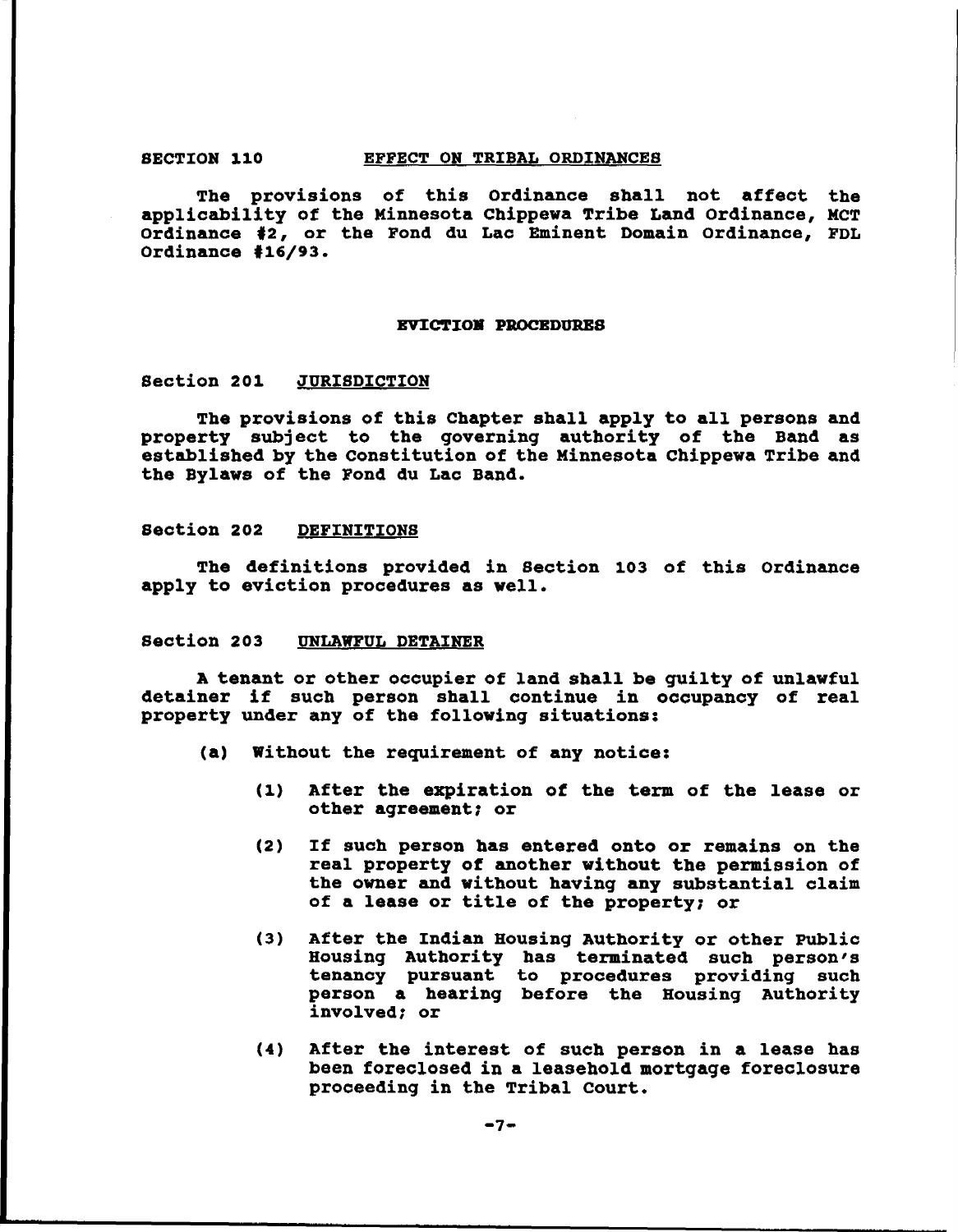- (b) After having received 30 days' notice, the tenant or occupier shall remain in possession of the property contrary to the terms of the notice as follows:
	- (1) When such person has received notice:
		- (i) That he or she is in default in the payment of rent; and
		- (ii) Requiring him or her, to either pay the rent<br>or surrender possession of the occupied surrender possession of the occupied property; and such person has remained in possession after receipt of such notice without either surrendering possession of the property or payment the rent: or
	- (2) When the lease of the property is for an indefinite time, with rent to be paid monthly or by some other period, and the lessor has given notice of termination of the tenancy at least 30 days prior to the end of such month or period: or
	- (3) When such person shall continue to fail to keep or perform any condition or covenant of the lease or agreement under which the property is held after he has been given notice to surrender the property; or
	- (4) When such person continues to commit or to permit waste upon or maintain a nuisance upon the occupied property after having been given notice, to either cease such waste or maintenance of nuisance or to surrender the property.

# section 204 PROCEDURES FOR SERVICE OF NOTICE

Notices required or authorized in the immediately preceding section shall be given in writing by either:

- (a) Delivering a copy personally to the tenant or occupier or to any adult members of his or her family residing on the premises: or
- (b) Posting said notice in a conspicuous place near the entrance to said premises, and by sending an additional copy to the tenant or occupier by certiried mail, return receipt requested, properly addressed, postage prepaid.

Proof of service by either of the above methods may be made by affidavit of any adult person stating that he or she has complied fully with the requirements of either of these two methods of service.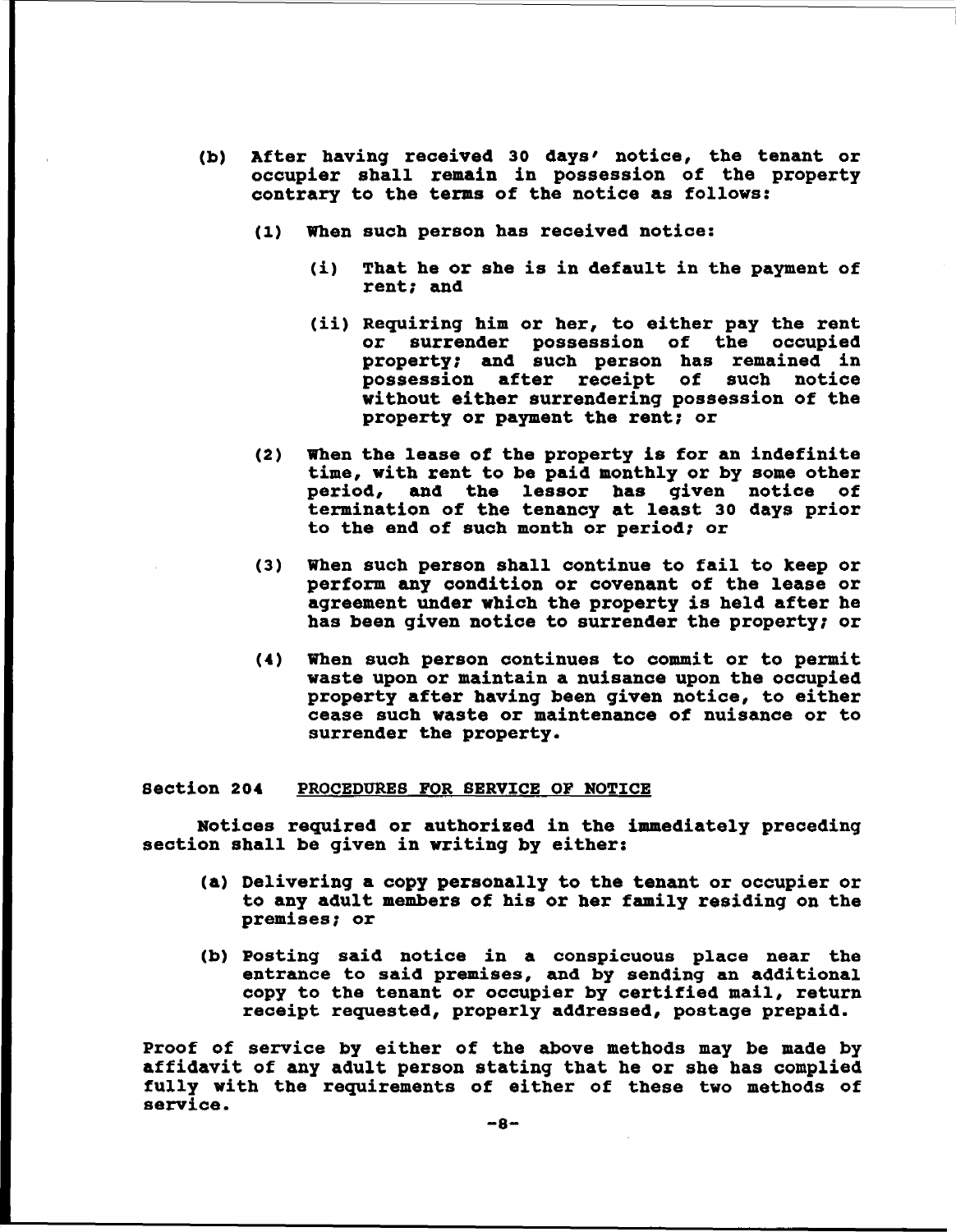# section 205 COMPLAINT AND SUMMONS

The owner of real property or lessor or Secretary shall commence an action for unlawful detainer by filing with the Court, in writing, the following documents:

- (a) A complaint, signed by the owner, lessor, the Secretary, an agent, or attorney, stating:
	- (1) The facts on which he or she seeks to recover;
	- (2) Describing the property so that it can be identified with reasonable certainty; and
	- (3) Any claim for damages or compensation due from the persons to be evicted.
- (b) A summons, issued as in other cases, requiring the defendants to appear for trial upon the complaint on a<br>date and time specified in the summons. The trial date date and time specified in the summons. specified in the summons shall be not less than six (6) nor more than thirty (30) days from the date of service of the summons and complaint. The summons must notify the defendants that jUdgment will be taken against them in accordance with the terms of the complaint unless they file with the court an answer and appear for trial at the time, date and place specified in the summons.

#### section 206 SERVICE OF SUMMONS AND COMPLAINT

A copy of the summons and complaint shall be served upon the defendants in the manner provided by the defendants in the manner provided by the Tribal Court rules for service of process in civil matters. In the absence of such Tribal Court rules, the summons and complaint shall be served by one of the two methods authorized in the section on procedures for service of notice, above.

### Section 207 POWER OF THE TRIBAL COURT

The Tribal Court shall enter <sup>a</sup> writ of Restitution if:

- (a) Notice of suit and trial is given by service of summons and complaint in accordance with the procedures provided in this document; and
- (b) The Tribal Court shall find that the occupier of the real property is guilty of an act of unlawful detainer.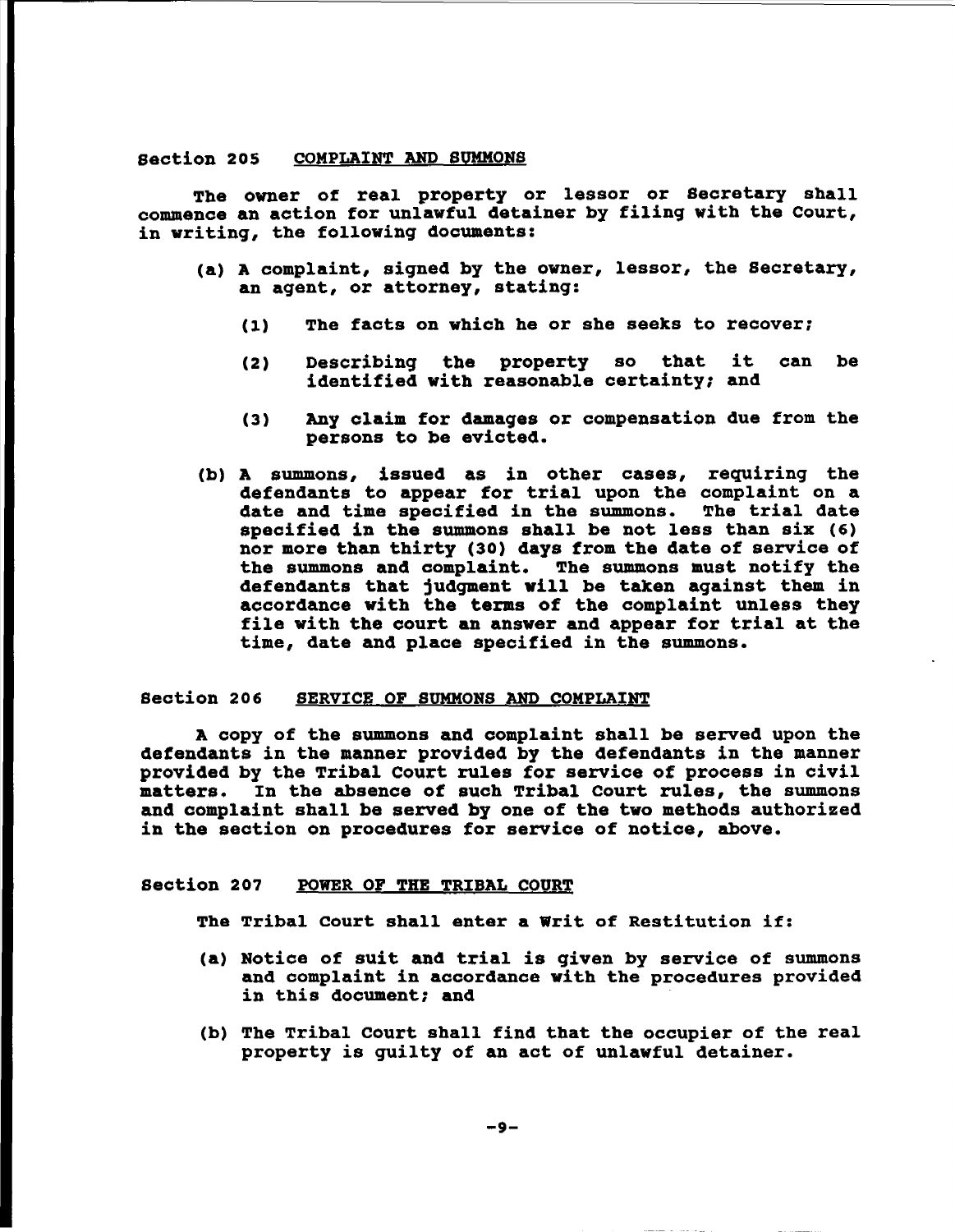upon issuance of a writ of Restitution, the Tribal court shall have the authority to enter against the defendant a jUdgment for the following: back rent, unpaid utilities; charges due the Reservation Business Committee or land owner under any lease or occupancy agreement (not includinq a leasehold mortgage); and for damages caused by the defendants to the property other than ordinary wear and tear. The Tribal Court shall have the authority to award to the prevailing party his costs and reasonable attorney's fees in bringinq suit.

#### section 208 CONTINUANCES IN CASES INVOLVING THE SECRETARY

Except by agreement of all parties, there shall be no continuance in the cases involvinq the Secretary which will interfere with the requirement that the writ of Restitution in <sup>a</sup> case involvinq the Secretary be enrorced not later than <sup>60</sup> days from the date of service of the summons and complaint.

# Section 209 ENFORCEMENT

upon issuance of a writ of Restitution by the Tribal Court, tribal law enforcement officers shall enforce the writ of Restitution by evictinq the defendants and their property from the premises Which are unlawfully occupied. In all cases involvinq the secretary, the Writ of Restitution shall be enforced not later than 60 days after the date of service of the summons and complaint.

# section 210 ALTERNATIVE REMEDIES

In those cases in Which the persons or property are Subject to the jurisdiction of the courts of the state of Minnesota or the united states, the remedies and procedures provided by this document are in the alternative to the remedies and procedures provided by the laws of the State of Minnesota or the United states.

We do hereby certify that the foregoing Ordinance  $\frac{4}{9}$  /5<sup>/94</sup> was duly presented and adopted by Resolution  $\frac{10}{10}$   $\frac{q}{4}$ , by a vote of <br>2 for,  $\bigcirc$  silent,  $\bigcirc$  against, with a quorum of 3 being present at a  $\frac{1}{\sqrt{2}}$   $\frac{1}{\sqrt{2}}$  Meeting of the Fond du Lac Reservation Business Committee held on  $Fe$ bru $Ary$   $15$ , 19 $94$  in Cloquet, Minnesota.

<u>M&&~\&^\\\$QQ\$OU\</u><br>Robert B. Peacock, Chairman

djpt120R00203

eter J./Defoe,/Sec./Treas.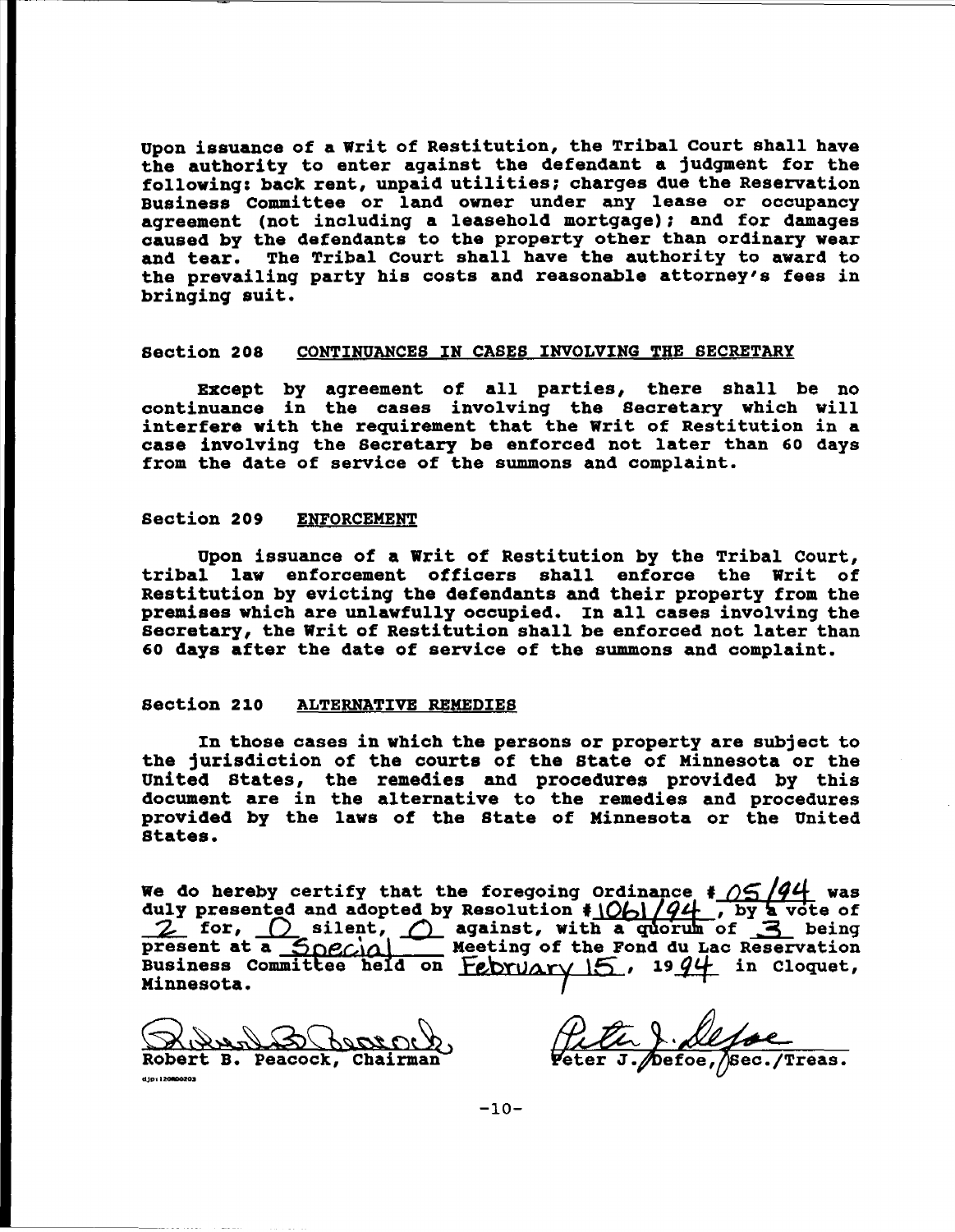# **Fond du Lac Reservation Business Committee**

105 University Road, Cloquet, MN 55720 Phone (218) 879-4593 Fax (218) 879-4146



Chairman Robert B. Peacock

Secretary/Treasurer Peter J. Defoe

DisL 1 Councilman Clifton Rabideaux

Dist. II Councilman Herman Wise

Dist. III Couneilman George Dupuis

Executive Director I. Jean Mulder

# RESOLUTION #1061/94

The Fond du Lac Reservation Business Committee, on behalf of the Fond du Lac Band of Lake Superior Chippewa, hereby enacts the following Resolution:

WHEREAS,

**COLL** 

the Fond du Lac Reservation is a sovereignty, created by the Treaty of September 30, 1854, 10 Stat. 1109, as the perpetual home of the Fond du Lac Band of Lake Superior Chippewa, which possesses the inherent jurisdiction and authority to exercise regulatory control within the boundaries of the Fond du Lac Reservation; and

WHEREAS, it is the sovereign obligation of the Fond du Lac Reservation Business Committee, as the Governing Body of the Fond du Lac Band, under the Indian Reorganization Act, 25 U.S.C. § 461 et seq., and in accordance with the Indian Self-Determination Act, 25 U.S.C. § 450 et seq., to assume the responsibilities of self government; and

- WHEREAS, Congress has enacted the Native American Veteran Direct Loan Program, 38 U.S.C. § 3761 et seq., to provide for the availability of loans to Native American veterans for the purchase, construction or improvement of residences on tribal trust lands; and
- WHEREAS, participation by veteran members of the Fond du Lac Band in the aforementioned program requires the adoption by the Reservation Business Committee of procedures to govern the recording, priority and foreclosure of leasehold mortgages of tribal trust land used to secure loans under the program, and the execution of a Memorandum of Understanding between the Fond du Lac Band and the Department of Veterans Affairs to govern administration of the program; and
- WHEREAS, the Reservation Business Committee has determined that it is in the best interests of the Fond du Lac Band to adopt such procedures and to enter into such a memorandum of understanding;
- NOW THEREFORE BE IT RESOLVED, that the Fond du Lac Reservation Business Committee does hereby adopt Fond du Lac Ordinance #05/94, entitled "Procedures Governing Leasehold Mortgages Made to Secure Loans Under the Native American Veteran Direct Loan Program"; and